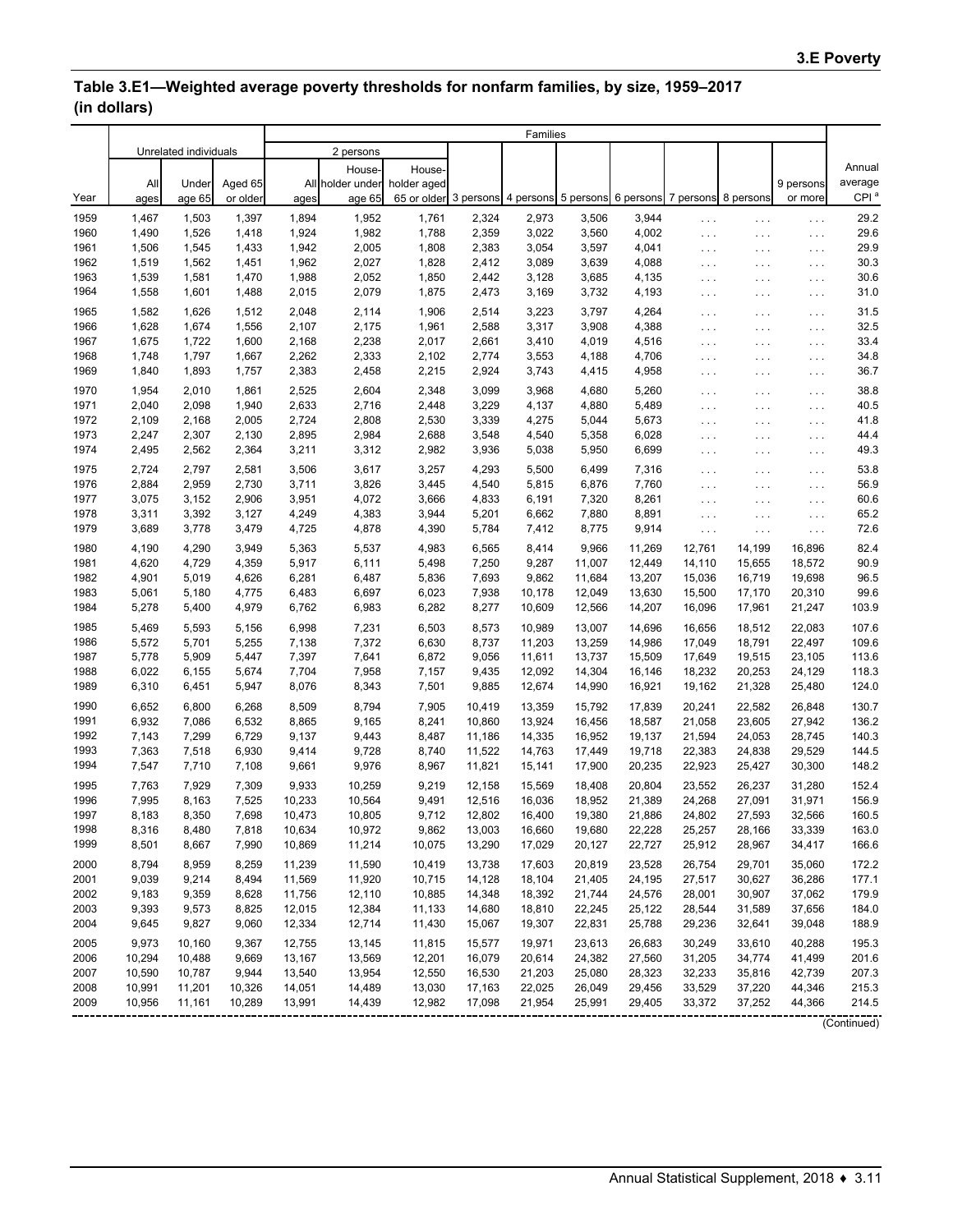## **Table 3.E1—Weighted average poverty thresholds for nonfarm families, by size, 1959–2017 (in dollars)—***Continued*

|      |                       |        |          |           | Families         |                                                                         |        |        |        |        |        |        |           |                  |
|------|-----------------------|--------|----------|-----------|------------------|-------------------------------------------------------------------------|--------|--------|--------|--------|--------|--------|-----------|------------------|
|      | Unrelated individuals |        |          | 2 persons |                  |                                                                         |        |        |        |        |        |        |           |                  |
|      |                       |        |          |           | House-           | House-                                                                  |        |        |        |        |        |        |           | Annual           |
|      | All                   | Under  | Aged 65  |           | All holder under | holder aged                                                             |        |        |        |        |        |        | 9 persons | average          |
| Year | ages                  | age 65 | or older | ages      | age 65           | 65 or older 3 persons 4 persons 5 persons 6 persons 7 persons 8 persons |        |        |        |        |        |        | or more   | CPI <sup>a</sup> |
| 2010 | 11.139                | 11.344 | 10.458   | 14.218    | 14,676           | 13.194                                                                  | 17.374 | 22.314 | 26.439 | 29.897 | 34.009 | 37.934 | 45,220    | 218.1            |
| 2011 | 11,484                | 11.702 | 10.788   | 14,657    | 15,139           | 13,609                                                                  | 17.916 | 23,021 | 27,251 | 30,847 | 35,085 | 39,064 | 46.572    | 224.9            |
| 2012 | 11.720                | 11.945 | 11.011   | 14.937    | 15,450           | 13,892                                                                  | 18.284 | 23,492 | 27.827 | 31.471 | 35.743 | 39,688 | 47.297    | 229.6            |
| 2013 | 11.892                | 12.119 | 11.173   | 15.156    | 15,676           | 14,095                                                                  | 18.552 | 23,836 | 28.235 | 31,932 | 36.267 | 40,269 | 47.990    | 233.0            |
| 2014 | 12,071                | 12.316 | 11,354   | 15,379    | 15,934           | 14,326                                                                  | 18,850 | 24,230 | 28,695 | 32,473 | 36,927 | 40,968 | 49,021    | 236.7            |
| 2015 | 12.082                | 12.331 | 11.367   | 15.391    | 15,952           | 14,342                                                                  | 18.871 | 24.257 | 28.741 | 32,542 | 36.998 | 41.029 | 49.177    | 237.0            |
| 2016 | 12.228                | 12.486 | 11.511   | 15.569    | 16.151           | 14,522                                                                  | 19.105 | 24,563 | 29.111 | 32,928 | 37.458 | 41.781 | 49.721    | 240.0            |
| 2017 | 12.488                | 12,752 | 11,756   | 15,901    | 16,495           | 14,831                                                                  | 19,512 | 25,086 | 29,731 | 33,629 | 38,256 | 42,671 | 50,780    | 245.1            |

SOURCE: Census Bureau, Current Population Survey.

NOTES: CPI = Consumer Price Index; . . . = not applicable.

Poverty thresholds in dollars for larger families before 1981 are:

|      | 7 persons |
|------|-----------|
| Year | or more   |
| 1959 | 4.849     |
| 1960 | 4,921     |
| 1961 | 4,967     |
| 1962 | 5,032     |
| 1963 | 5,092     |
| 1964 | 5,156     |
| 1965 | 5.248     |
| 1966 | 5,395     |
| 1967 | 5,550     |
| 1968 | 5,789     |
| 1969 | 6,101     |
| 1970 | 6,468     |
| 1971 | 6,751     |
| 1972 | 6,983     |
| 1973 | 7,435     |
| 1974 | 8,253     |
| 1975 | 9,022     |
| 1976 | 9,588     |
| 1977 | 10,216    |
| 1978 | 11.002    |
| 1979 | 12,280    |
| 1980 | 13.955    |

Beginning with poverty reports for 1981, the Census Bureau discontinued making distinctions based on householder's sex or between farm and nonfarm families of the same size and composition. Additionally, larger Current Population Survey samples permitted separate poverty income criteria for families of 7, 8, and 9 or more persons. The Social Security Administration developed separate criteria for these larger families by number of children for the base year 1978 on the same basis as the original poverty matrix for smaller families, and has since updated the criteria by means of the all-items CPI. For additional details, see Census Bureau's *Current Population Reports* Series P-60, No. 133, "Characteristics of the Population Below the Poverty Level, 1980."

a. Beginning in January 1978, the Bureau of Labor Statistics introduced a new price index for all urban consumers (CPI-U) for all items (1982–1984 = 100) that forms a continuous series with the earlier index for urban wage earners and for clerical workers as of December 1977.

CONTACT: Bernadette D. Proctor (301) 763-3213 or statistics@ssa.gov.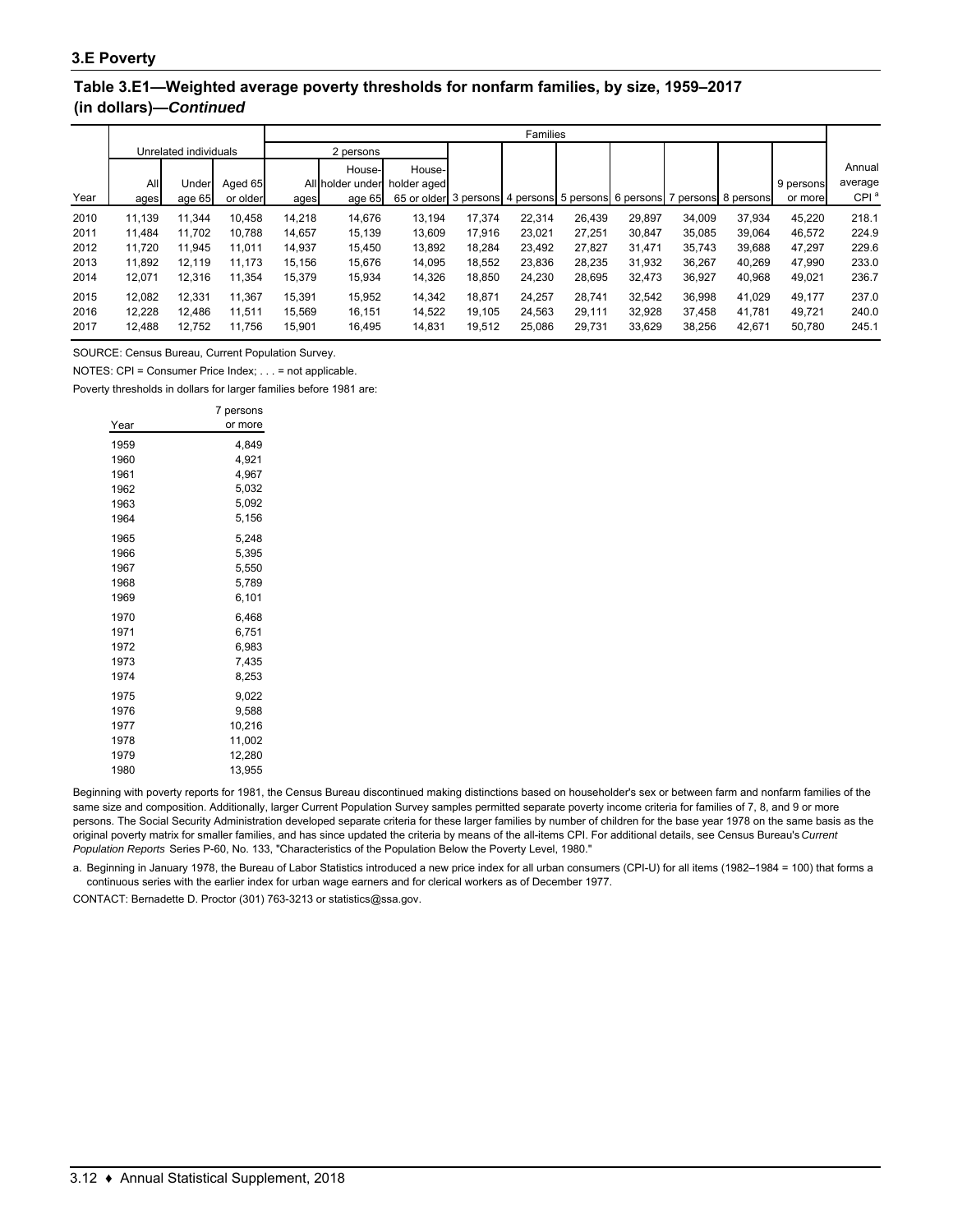**NOTE:** We are suspending publication of Tables 3.E2, 3.E3, 3.E4, and 3.E6 for the 2018 edition of the *Annual Statistical Supplement* as we evaluate the adequacy of their data source, the Annual Social and Economic Supplement (also known as the March Supplement) of the Current Population Survey (CPS). Recent research suggests that there may be some issues with the measurement of certain sources of income reported in the CPS. We are dedicated to publishing the most accurate statistics possible so we are conducting a thorough review of available data sources for these publications and will publish findings from this review. For more information, see Bee, Adam, and Joshua W. Mitchell. 2017. ["Do Older Americans Have More Income Than We Think?"](https://www.census.gov/content/dam/Census/library/working-papers/2017/demo/SEHSD-WP2017-39.pdf) SEHSD Working Paper No. 2017-39. Washington, DC: U.S. Census Bureau.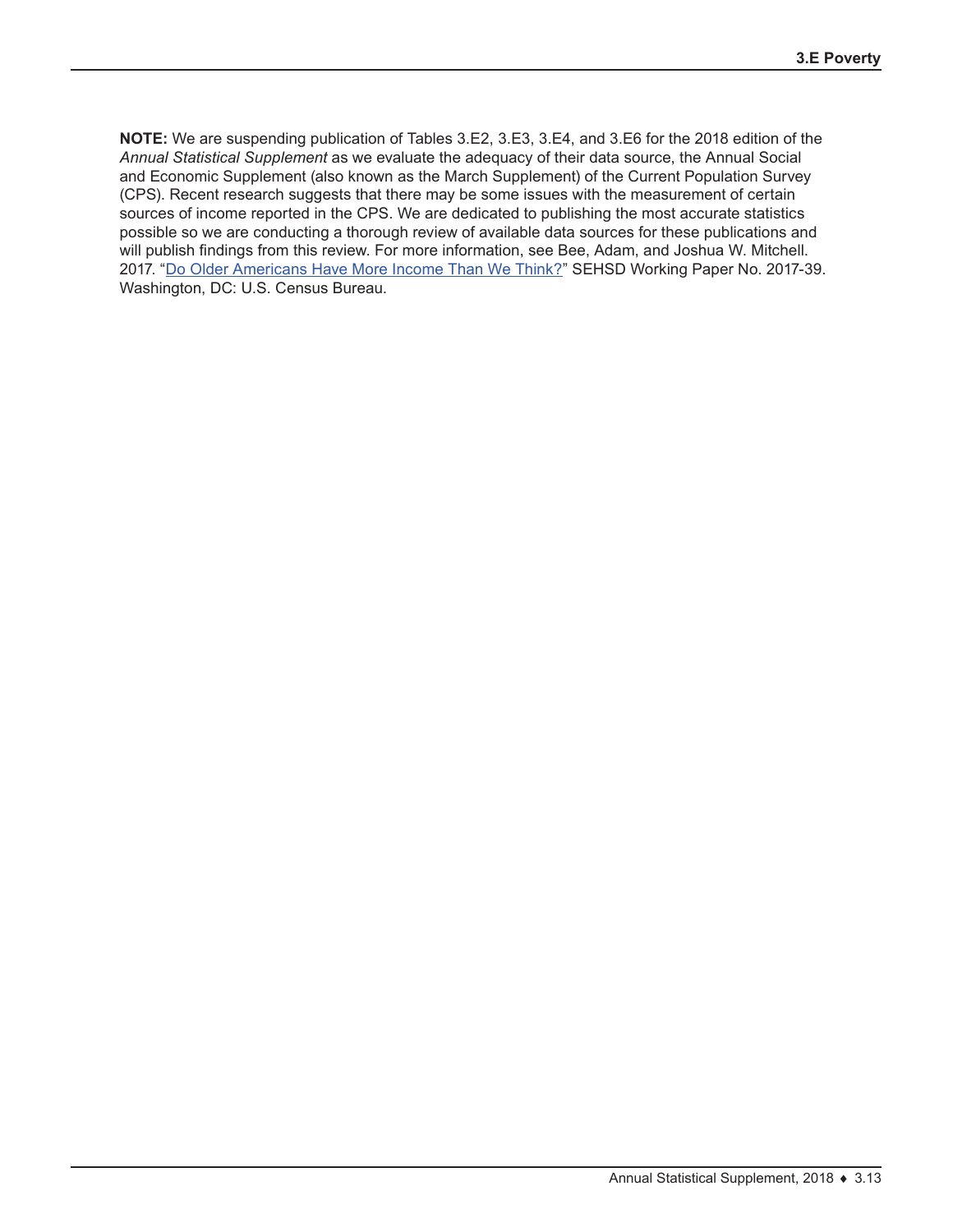## **Table 3.E8—Poverty guidelines for families of specified size, 1965–2018 (in dollars)**

| Date of issuance <sup>a</sup> | 1 person | 2 persons | 3 persons | 4 persons | 5 persons | 6 persons | 7 persons | 8 persons | Increment <sup>b</sup> |
|-------------------------------|----------|-----------|-----------|-----------|-----------|-----------|-----------|-----------|------------------------|
| December 1965                 | 1,540    | 1,990     | 2,440     | 3,130     | 3,685     | 4,135     | 4,635     | 5,135     | 500                    |
| August 1967                   | 1,600    | 2,000     | 2,500     | 3,200     | 3,800     | 4,200     | 4,700     | 5,300     | 500                    |
| September 1968                | 1,600    | 2,100     | 2,600     | 3,300     | 3,900     | 4,400     | 4,900     | 5,400     | 500                    |
| September 1969                | 1,800    | 2,400     | 3,000     | 3,600     | 4,200     | 4,800     | 5,400     | 6,000     | 600                    |
|                               |          |           |           |           |           |           |           |           |                        |
| December 1970                 | 1,900    | 2,500     | 3,100     | 3,800     | 4,400     | 5,000     | 5,600     | 6,200     | 600                    |
| November 1971                 | 2,000    | 2,600     | 3,300     | 4,000     | 4,700     | 5,300     | 5,900     | 6,500     | 600                    |
| October 1972                  | 2,100    | 2,725     | 3,450     | 4,200     | 4,925     | 5,550     | 6,200     | 6,850     | 650                    |
| March 1973                    | 2,200    | 2,900     | 3,600     | 4,300     | 5,000     | 5,700     | 6,400     | 7,100     | 700                    |
| May 1974                      | 2,330    | 3,070     | 3,810     | 4,550     | 5,290     | 6,030     | 6,770     | 7,510     | 740                    |
| March 1975                    | 2,590    | 3,410     | 4,230     | 5,050     | 5,870     | 6,690     | 7,510     | 8,330     | 820                    |
| April 1976                    | 2,800    | 3,700     | 4,600     | 5,500     | 6,400     | 7,300     | 8,200     | 9,100     | 900                    |
| April 1977                    | 2,970    | 3,930     | 4,890     | 5,850     | 6,810     | 7,770     | 8,730     | 9,690     | 960                    |
| April 1978                    | 3,140    | 4,160     | 5,180     | 6,200     | 7,220     | 8,240     | 9,260     | 10,280    | 1,020                  |
| May 1979                      | 3,400    | 4,500     | 5,600     | 6,700     | 7,800     | 8,900     | 10,000    | 11,100    | 1,100                  |
| April 1980                    | 3,790    | 5,010     | 6,230     | 7,450     | 8,670     | 9,890     | 11,110    | 12,330    | 1,220                  |
| March 1981                    | 4,310    | 5,690     | 7,070     | 8,450     | 9,830     | 11,210    | 12,590    | 13,970    | 1,380                  |
| April 1982                    | 4,680    | 6,220     | 7,760     | 9,300     | 10,840    | 12,380    | 13,920    | 15,460    | 1,540                  |
| February 1983                 | 4,860    | 6,540     | 8,220     | 9,900     | 11,580    | 13,260    | 14,940    | 16,620    | 1,680                  |
| February 1984                 | 4,980    | 6,720     | 8,460     | 10,200    | 11,940    | 13,680    | 15,420    | 17,160    | 1,740                  |
| March 1985                    | 5,250    | 7,050     | 8,850     | 10,650    | 12,450    | 14,250    | 16,050    | 17,850    | 1,800                  |
| February 1986                 | 5,360    | 7,240     | 9,120     | 11,000    | 12,880    | 14,760    | 16,640    | 18,520    | 1,880                  |
| February 1987                 | 5,500    | 7,400     | 9,300     | 11,200    | 13,100    | 15,000    | 16,900    | 18,800    | 1,900                  |
| February 1988                 | 5,770    | 7,730     | 9,690     | 11,650    | 13,610    | 15,570    | 17,530    | 19,490    | 1,960                  |
| February 1989                 | 5,980    | 8,020     | 10,060    | 12,100    | 14,140    | 16,180    | 18,220    | 20,260    | 2,040                  |
|                               |          |           |           |           |           |           |           |           |                        |
| February 1990                 | 6,280    | 8,420     | 10,560    | 12,700    | 14,840    | 16,980    | 18,120    | 21,260    | 2,140                  |
| February 1991                 | 6,620    | 8,880     | 11,140    | 13,400    | 15,660    | 17,920    | 20,180    | 22,440    | 2,260                  |
| February 1992                 | 6,810    | 9,190     | 11,570    | 13,950    | 16,330    | 18,710    | 21,090    | 23,470    | 2,380                  |
| February 1993                 | 6,970    | 9,430     | 11,890    | 14,350    | 16,810    | 19,270    | 21,730    | 24,190    | 2,460                  |
| February 1994                 | 7,360    | 9,840     | 12,320    | 14,800    | 17,280    | 19,760    | 22,240    | 24,720    | 2,480                  |
| February 1995                 | 7,470    | 10,030    | 12,590    | 15,150    | 17,710    | 20,270    | 22,830    | 25,390    | 2,560                  |
| March 1996                    | 7,740    | 10,360    | 12,980    | 15,600    | 18,220    | 20,840    | 23,460    | 26,080    | 2,620                  |
| March 1997                    | 7,890    | 10,610    | 13,330    | 16,050    | 18,770    | 21,490    | 24,210    | 26,960    | 2,720                  |
| February 1998                 | 8,050    | 10,850    | 13,650    | 16,450    | 19,250    | 22,050    | 24,850    | 27,650    | 2,800                  |
| March 1999                    | 8,240    | 11,060    | 13,880    | 16,700    | 19,520    | 22,340    | 25,160    | 27,980    | 2,820                  |
| February 2000                 | 8,350    | 11,250    | 14,150    | 17,050    | 19,950    | 22,850    | 25,750    | 28,650    | 2,900                  |
| February 2001                 | 8,590    | 11,610    | 14,630    | 17,650    | 20,670    | 23,690    | 26,710    | 29,730    | 3,020                  |
| February 2002                 | 8,860    | 11,940    | 15,020    | 18,100    | 21,180    | 24,260    | 27,340    | 30,420    | 3,080                  |
| February 2003                 | 8,980    | 12,120    | 15,260    | 18,400    | 21,540    | 24,680    | 27,820    | 30,960    | 3,140                  |
| February 2004                 | 9,310    | 12,490    | 15,670    | 18,850    | 22,030    | 25,210    | 28,390    | 31,570    | 3,180                  |
| February 2005                 | 9,570    | 12,830    | 16,090    | 19,350    | 22,610    | 25,870    | 29,130    | 32,390    | 3,260                  |
| January 2006                  | 9,800    | 13,200    | 16,600    | 20,000    | 23,400    | 26,800    | 30,200    | 33,600    | 3,400                  |
| January 2007                  | 10,210   | 13,690    | 17,170    | 20,650    | 24,130    | 27,610    | 31,090    | 34,570    | 3,480                  |
| January 2008                  | 10,400   | 14,000    | 17,600    | 21,200    | 24,800    | 28,400    | 32,000    | 35,600    | 3,600                  |
| January 2009                  | 10,830   | 14,570    | 18,310    | 22,050    | 25,790    | 29,530    | 33,270    | 37,010    | 3,740                  |
|                               |          |           |           |           |           |           |           |           |                        |
| January 2010                  | 10,830   | 14,570    | 18,310    | 22,050    | 25,790    | 29,530    | 33,270    | 37,010    | 3,740                  |
| January 2011                  | 10,890   | 14,710    | 18,530    | 22,350    | 26,170    | 29,990    | 33,810    | 37,630    | 3,820                  |
| January 2012                  | 11,170   | 15,130    | 19,090    | 23,050    | 27,010    | 30,970    | 34,930    | 38,890    | 3,960                  |
| January 2013                  | 11,490   | 15,510    | 19,530    | 23,550    | 27,570    | 31,590    | 35,610    | 39,630    | 4,020                  |
| January 2014                  | 11,670   | 15,730    | 19,790    | 23,850    | 27,910    | 31,970    | 36,030    | 40,090    | 4,060                  |

(Continued)